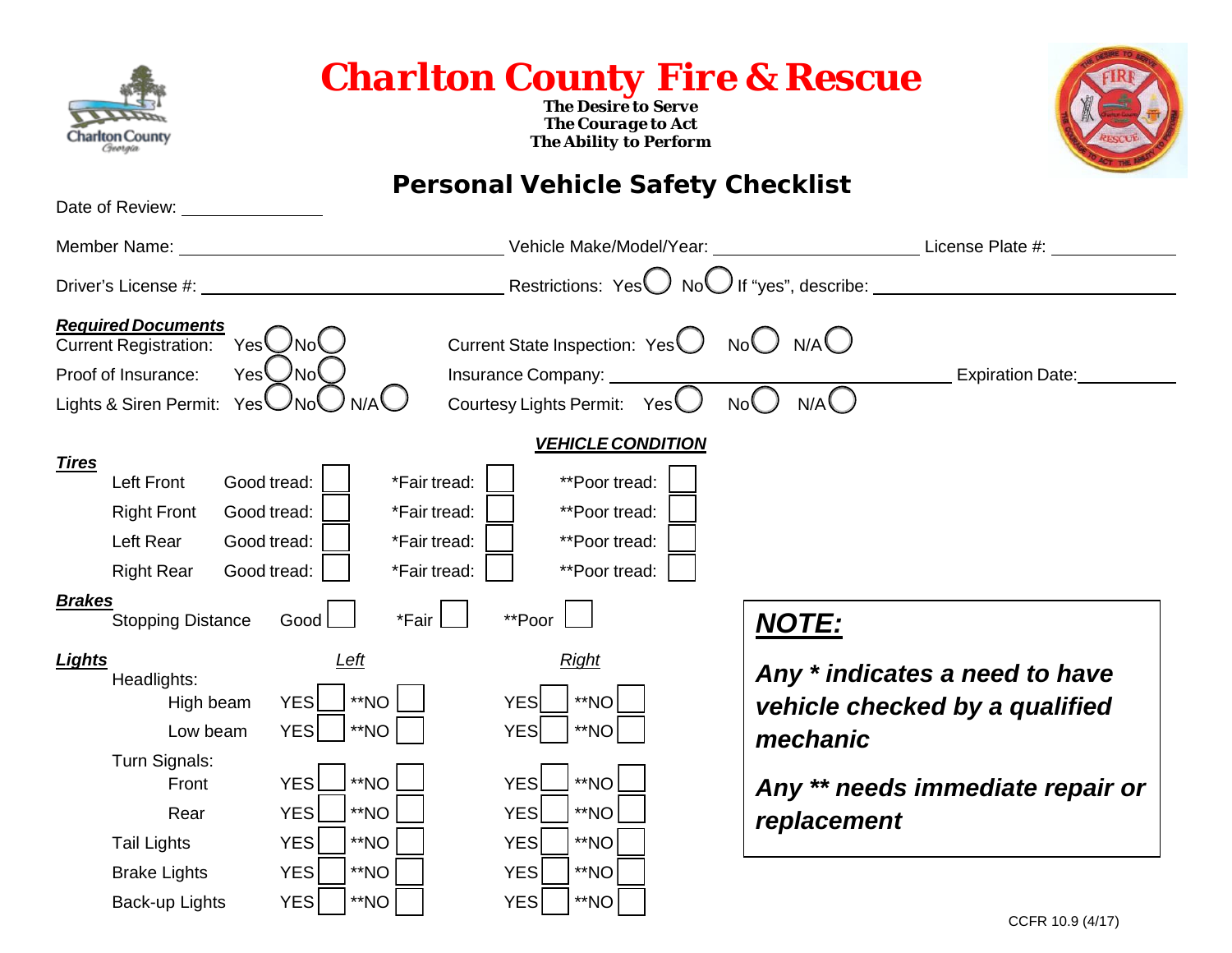| <u>Body</u>  | Any damage: $Yes \bigcup No \bigcup$                                                                                    |                                                                                | If "yes", describe: _______                                                                      |                                                                                                                           |                                                                          |                                                                                                                                                 |
|--------------|-------------------------------------------------------------------------------------------------------------------------|--------------------------------------------------------------------------------|--------------------------------------------------------------------------------------------------|---------------------------------------------------------------------------------------------------------------------------|--------------------------------------------------------------------------|-------------------------------------------------------------------------------------------------------------------------------------------------|
|              | <b>Exhaust System</b>                                                                                                   | Good                                                                           | *Fair<br>**Poor                                                                                  |                                                                                                                           |                                                                          |                                                                                                                                                 |
| <b>Glass</b> | Window<br>Left Side<br><b>Right Side</b>                                                                                | Front<br>Good: YES <sup>[]</sup><br>Good: YES <sub>I</sub> NO<br>Good: YESL NO | NO                                                                                               | Rear<br>YES<br>Good:<br><b>NO</b><br>Good: YES<br>-NO<br>Good: YES<br><b>NO</b>                                           | Describe damage: __________________<br>Describe damage: <u>contracts</u> | Describe damage: ____________________                                                                                                           |
|              | <b>Accessories</b><br>Wipers<br><b>Blades Condition</b><br>Warning/<br><b>Courtesy Lights</b><br>Horn<br><b>Mirrors</b> | Operational:<br>Good<br>Operational:<br>Operational:                           | **NO<br><b>YES</b><br>*Fair<br>**Poor<br>**NO<br><b>YES</b><br>YES<br>**NO<br>**NO<br><b>YES</b> | <b>Meets State Requirements:</b>                                                                                          | $*NO$<br><b>YES</b>                                                      | <b>NOTE:</b><br>Any * indicates a need to<br>have vehicle checked by a<br>qualified mechanic<br>Any ** needs immediate<br>repair or replacement |
|              | <b>Additional Comments</b><br>Repairs Needed:                                                                           |                                                                                |                                                                                                  | Repairs Needed/Completed Data (Give to operator to document completed repairs. Operator is to return form to Fire Chief.) |                                                                          |                                                                                                                                                 |

Repairs Completed By (signature): Date:

The completion of this checklist indicates that we have undertaken a limited survey of your vehicle. The findings of this document are limited to certain conditions that were observed and evaluated at the time of the survey. This survey or the completed checklist is not a substitute for any mechanical inspection made by a qualified vehicle technician. Any observations or recommendations enumerated in this document do not constitute a safety inspection and in no way supplant your duty to maintain your vehicle in a safe operating condition. Completion of any or all of the recommendations contained in this document does not assure that every hazard has been adequately controlled or that no other hazards exist. By completion of this checklist we do NOT warrant that any or all vehicles or equipment are safe or in compliance with any law, rule, regulation or ordinance.

Repairs Comments: <u>example and the comments:</u> example and the comments: example and the comments: example and the comments of the comments of the comments of the comments of the comments of the comments of the comments of